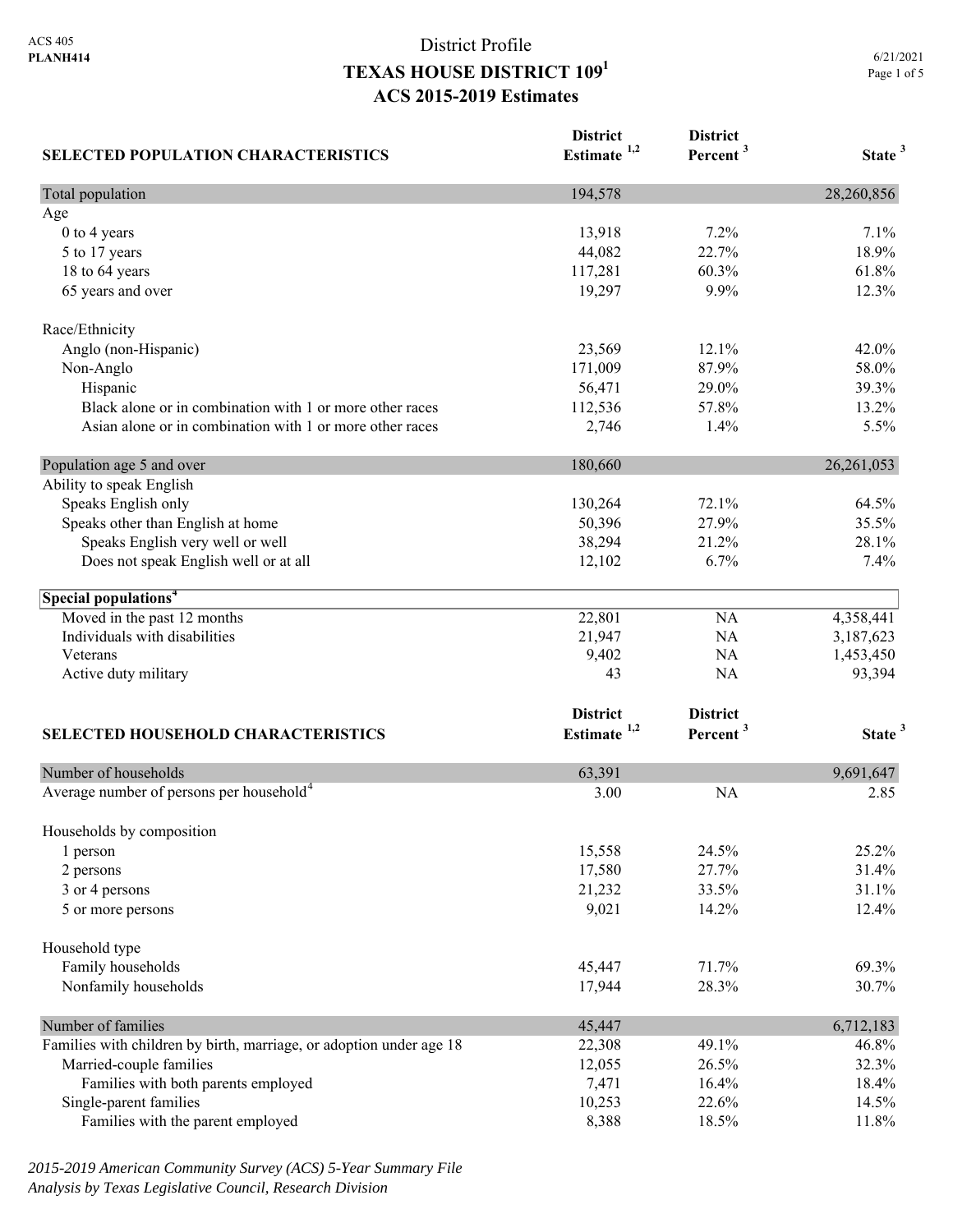|             | 6/21/2021 |
|-------------|-----------|
| Page 2 of 5 |           |

| SELECTED EDUCATION CHARACTERISTICS                                         | <b>District</b><br>Estimate <sup>1,2</sup> | <b>District</b><br>Percent <sup>3</sup> | State <sup>3</sup> |
|----------------------------------------------------------------------------|--------------------------------------------|-----------------------------------------|--------------------|
| Population age 3 and over enrolled in school                               | 58,078                                     |                                         | 7,681,758          |
| School status                                                              |                                            |                                         |                    |
| In preschool (public and private)                                          | 3,308                                      | 5.7%                                    | 6.0%               |
| In kindergarten, elementary, middle, or high school (public and private)   | 44,137                                     | 76.0%                                   | 69.8%              |
| In preschool through 12th grade (public only)                              | 44,201                                     | 76.1%                                   | 68.8%              |
| In college, graduate, or professional school                               | 10,633                                     | 18.3%                                   | 24.3%              |
| Population age 25 and over                                                 | 119,054                                    |                                         | 18, 131, 554       |
| <b>Educational</b> attainment                                              |                                            |                                         |                    |
| Bachelor's degree or higher                                                | 24,909                                     | 20.9%                                   | 29.9%              |
| Less than high school graduate                                             | 20,787                                     | 17.5%                                   | 16.3%              |
| <b>SELECTED LABOR CHARACTERISTICS</b>                                      | <b>District</b><br>Estimate <sup>1,2</sup> | <b>District</b><br>Percent <sup>3</sup> | State <sup>3</sup> |
|                                                                            |                                            |                                         |                    |
| Civilian employed population age 16 and over<br>Civilian employment sector | 88,567                                     |                                         | 13,253,631         |
| Private sector                                                             | 70,640                                     | 79.8%                                   | 80.1%              |
| Government sector                                                          | 13,267                                     | 15.0%                                   | 13.0%              |
| Self-employed                                                              | 4,534                                      | 5.1%                                    | 6.7%               |
| Industry for civilian employed population                                  |                                            |                                         |                    |
| Agriculture, forestry, fishing, hunting, and mining                        | 307                                        | 0.3%                                    | 3.0%               |
| Construction                                                               | 6,855                                      | 7.7%                                    | 8.6%               |
| Manufacturing                                                              | 7,090                                      | 8.0%                                    | 8.5%               |
| Wholesale trade                                                            | 2,762                                      | 3.1%                                    | 2.9%               |
| Retail trade                                                               | 9,366                                      | 10.6%                                   | 11.4%              |
| Transportation and warehousing and utilities                               | 9,509                                      | 10.7%                                   | 5.9%               |
| Information                                                                | 1,690                                      | 1.9%                                    | 1.7%               |
| Finance and insurance, and real estate and rental and leasing              | 7,681                                      | 8.7%                                    | 6.7%               |
| Professional, scientific, management, administrative, and waste mgmt.      | 8,797                                      | 9.9%                                    | 11.5%              |
| Educational services and health care and social assistance                 | 18,748                                     | 21.2%                                   | 21.6%              |
| Arts, entertainment, recreation, accommodation, and food services          | 6,618                                      | 7.5%                                    | 9.2%               |
| Other services, except public administration                               | 4,851                                      | 5.5%                                    | 5.2%               |
| Public administration                                                      | 4,293                                      | 4.8%                                    | 4.0%               |
| Population age 16 to 64                                                    | 123,967                                    |                                         | 18,273,711         |

| I upulation ago TV to $0$ +                | 123,701 |       | $10, 21$ , $11$ |
|--------------------------------------------|---------|-------|-----------------|
| Worked at all in the past 12 months        | 91.923  | 74.2% | 75.4%           |
| Worked 50-52 weeks                         | 72.263  | 58.3% | 59.0%           |
| Usually worked 35 or more hours per week   | 65,055  | 52.5% | 52.2%           |
| Usually worked less than 35 hours per week | 7.208   | 5.8%  | 6.8%            |
|                                            |         |       |                 |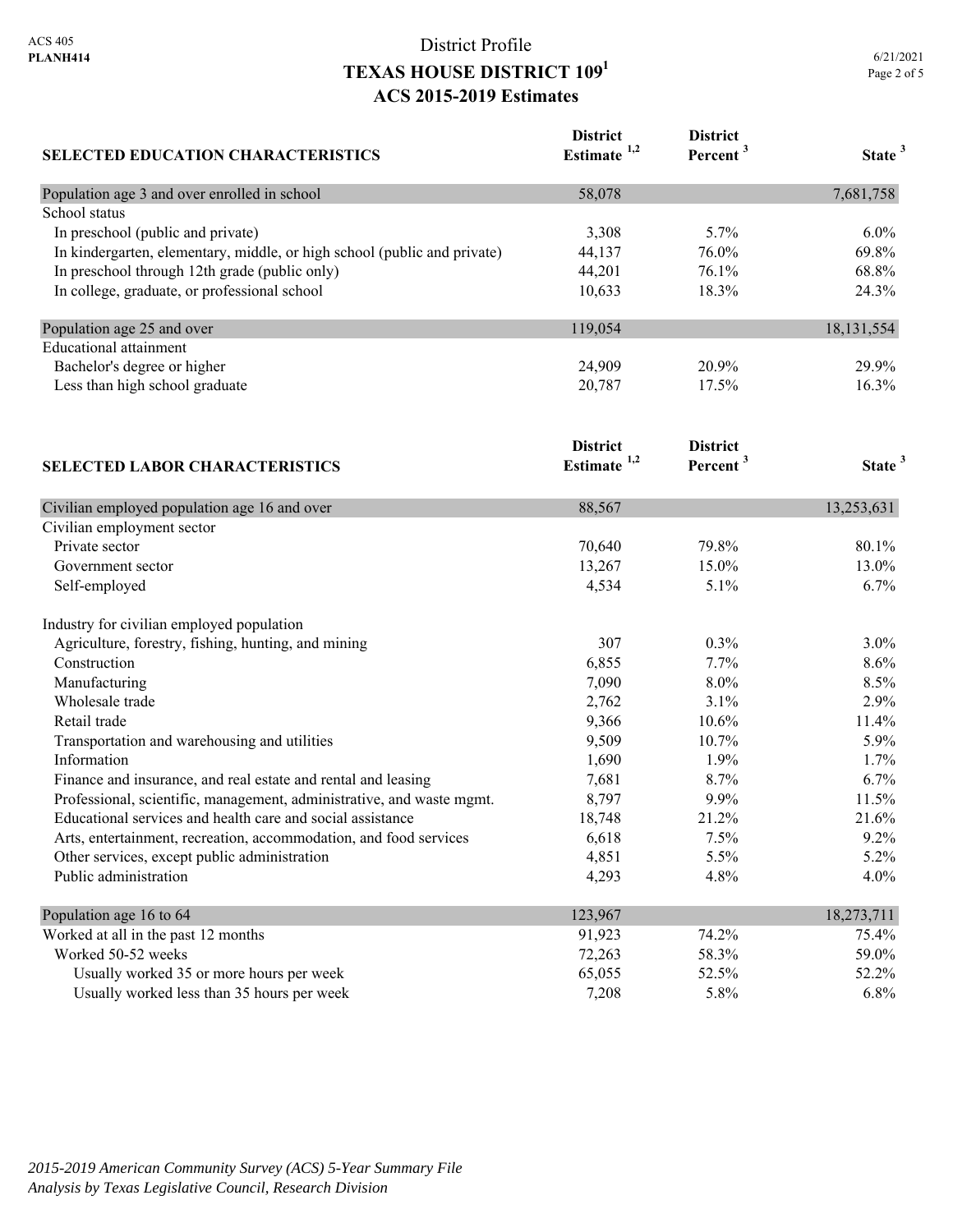|                                                                 | <b>District</b>         | <b>District</b>      |                    |
|-----------------------------------------------------------------|-------------------------|----------------------|--------------------|
| <b>SELECTED LABOR CHARACTERISTICS (continued)</b>               | Estimate <sup>1,2</sup> | Percent <sup>3</sup> | State <sup>3</sup> |
| Workers age 16 and over                                         | 86,950                  |                      | 13,115,511         |
| Means of transportation to work                                 |                         |                      |                    |
| Public transportation                                           | 1,641                   | 1.9%                 | 1.4%               |
| Private vehicle                                                 | 81,018                  | 93.2%                | 90.5%              |
| Walk / bicycle / motorcycle                                     | 653                     | 0.8%                 | 1.9%               |
| Taxi / other means                                              | 511                     | 0.6%                 | 1.2%               |
| Worked at home                                                  | 3,127                   | 3.6%                 | 5.0%               |
| Travel time to work <sup>5</sup>                                |                         |                      |                    |
| Less than 15 minutes                                            | 11,570                  | 13.3%                | 23.6%              |
| 15 minutes to 29 minutes                                        | 26,081                  | 30.0%                | 34.2%              |
| 30 minutes to 44 minutes                                        | 25,594                  | 29.4%                | 20.8%              |
| 45 minutes to 59 minutes                                        | 11,314                  | 13.0%                | 8.3%               |
| 60 minutes or more                                              | 9,264                   | 10.7%                | 8.1%               |
|                                                                 | <b>District</b>         | <b>District</b>      |                    |
| <b>SELECTED INCOME CHARACTERISTICS</b>                          | Estimate $1,2$          | Percent <sup>3</sup> | State <sup>3</sup> |
| Persons in poverty <sup>6</sup>                                 | 31,752                  | 16.7%                | 14.7%              |
| Per capita income <sup>4</sup>                                  | \$24,056                | <b>NA</b>            | \$31,277           |
| Number of households                                            | 63,391                  |                      | 9,691,647          |
| Annual household income                                         |                         |                      |                    |
| Less than \$10,000                                              | 4,648                   | 7.3%                 | 6.1%               |
| \$10,000 to \$24,999                                            | 7,896                   | 12.5%                | 12.9%              |
| \$25,000 to \$49,999                                            | 14,998                  | 23.7%                | 21.8%              |
| \$50,000 to \$99,999                                            | 22,363                  | 35.3%                | 30.1%              |
| \$100,000 to \$199,999                                          | 11,842                  | 18.7%                | 21.7%              |
| \$200,000 and over                                              | 1,644                   | 2.6%                 | 7.4%               |
| Households with social security income                          | 15,112                  | 23.8%                | 25.6%              |
| Households with supplemental security income (SSI)              | 4,075                   | 6.4%                 | 4.7%               |
| Households with public assistance income                        | 1,114                   | 1.8%                 | 1.4%               |
| Households that received food stamps/SNAP in the past 12 months | 9,437                   | 14.9%                | 11.8%              |
| Number of families living in poverty                            | 6,015                   |                      | 759,269            |
| With related children under age 18                              | 4,901                   | 81.5%                | 77.1%              |
| Married couple families                                         | 1,408                   | 23.4%                | 26.2%              |
| Single-parent families                                          | 3,493                   | 58.1%                | 50.9%              |
| Female head of household                                        | 2,965                   | 49.3%                | 44.4%              |
| Male head of household                                          | 528                     | 8.8%                 | 6.4%               |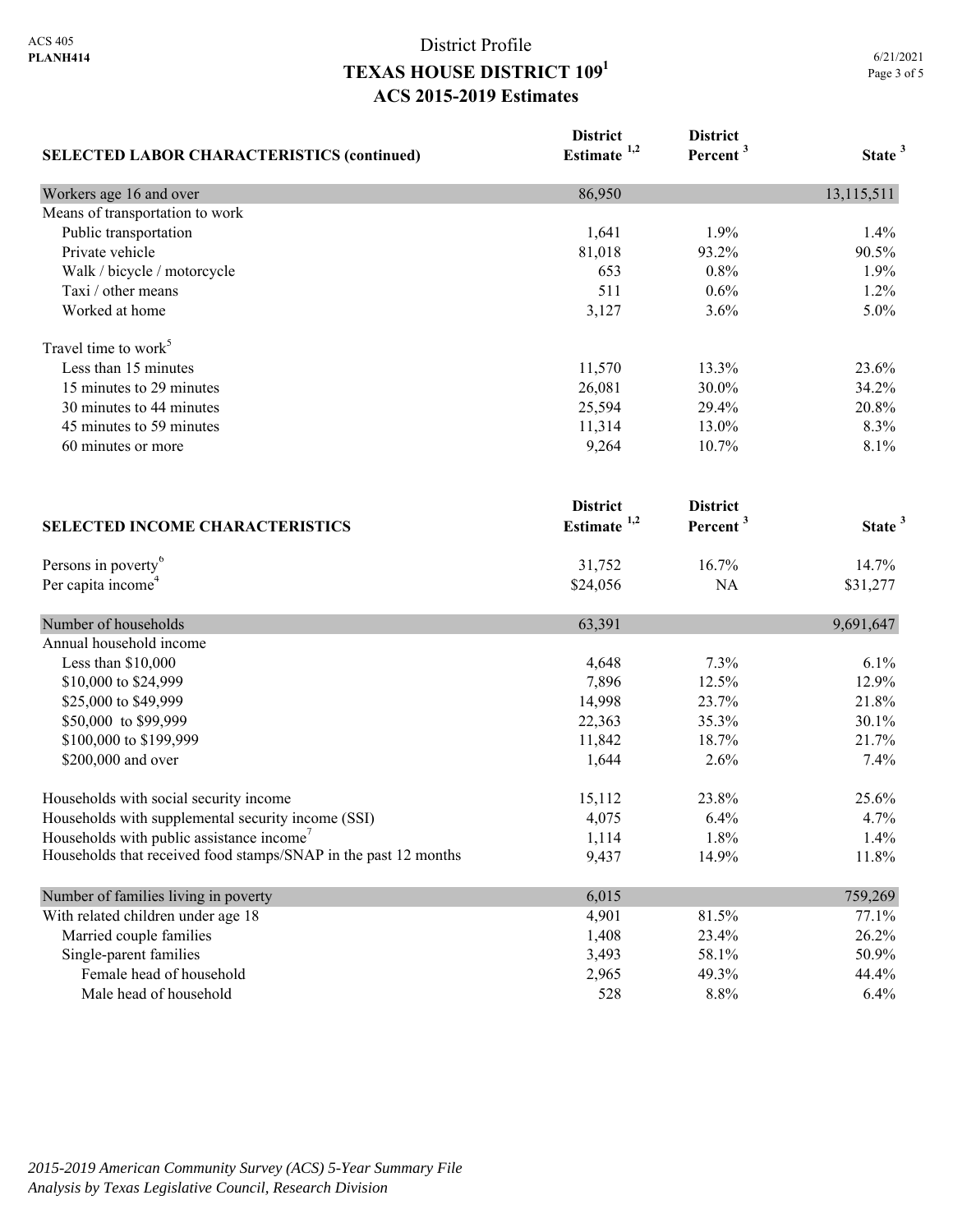6/21/2021 Page 4 of 5

| <b>SELECTED HOUSING CHARACTERISTICS</b>                                             | <b>District</b><br>Estimate <sup>1,2</sup> | <b>District</b><br>Percent <sup>3</sup> | State <sup>3</sup> |
|-------------------------------------------------------------------------------------|--------------------------------------------|-----------------------------------------|--------------------|
| Number of housing units                                                             | 67,606                                     |                                         | 10,937,026         |
| Age of housing                                                                      |                                            |                                         |                    |
| Built in 2010 or later                                                              | 3,969                                      | 5.9%                                    | 10.4%              |
| Built between 2000 and 2009                                                         | 16,023                                     | 23.7%                                   | 19.3%              |
| Built between 1990 and 1999                                                         | 10,900                                     | 16.1%                                   | 15.2%              |
| Built between 1970 and 1989                                                         | 23,003                                     | 34.0%                                   | 31.4%              |
| Built before 1970                                                                   | 13,711                                     | 20.3%                                   | 23.7%              |
| Occupancy status                                                                    |                                            |                                         |                    |
| Owner-occupied                                                                      | 39,868                                     | 59.0%                                   | 54.9%              |
| Renter-occupied                                                                     | 23,523                                     | 34.8%                                   | 33.7%              |
| Vacant                                                                              | 4,215                                      | 6.2%                                    | 11.4%              |
| Median gross rent (contract rent plus estimated utility and fuel cost) <sup>4</sup> | \$1,123                                    | NA                                      | \$1,045            |
| Median value of owner-occupied housing units <sup>4</sup>                           | \$138,900                                  | NA                                      | \$172,500          |
| Number of owner-occupied housing units                                              | 39,868                                     |                                         | 6,004,802          |
| Value of owner-occupied housing                                                     |                                            |                                         |                    |
| Less than \$50,000                                                                  | 3,729                                      | 9.4%                                    | 8.9%               |
| \$50,000 to \$99,999                                                                | 8,047                                      | 20.2%                                   | 16.5%              |
| \$100,000 to \$199,999                                                              | 19,148                                     | 48.0%                                   | 32.2%              |
| \$200,000 to \$499,999                                                              | 8,265                                      | 20.7%                                   | 34.8%              |
| \$500,000 and above                                                                 | 679                                        | 1.7%                                    | 7.6%               |
| Selected monthly owner costs as a percentage of household income <sup>8</sup>       |                                            |                                         |                    |
| 35 percent or more                                                                  | 7,804                                      | 19.6%                                   | 15.3%              |
| 20 to 34.9 percent                                                                  | 11,764                                     | 29.5%                                   | 24.9%              |
| Less than 20 percent                                                                | 19,876                                     | 49.9%                                   | 59.0%              |
| Vehicles available in owner-occupied housing units                                  |                                            |                                         |                    |
| No vehicle                                                                          | 674                                        | 1.7%                                    | 2.1%               |
| One or more vehicles                                                                | 39,194                                     | 98.3%                                   | 97.9%              |
| Number of renter-occupied housing units                                             | 23,523                                     |                                         | 3,686,845          |
| Gross rent <sup>9</sup>                                                             |                                            |                                         |                    |
| Less than \$500                                                                     | 997                                        | 4.2%                                    | 6.2%               |
| \$500 to \$749                                                                      | 2,020                                      | 8.6%                                    | 13.4%              |
| \$750 to \$999                                                                      | 5,690                                      | 24.2%                                   | 24.2%              |
| \$1,000 to \$1,249                                                                  | 5,458                                      | 23.2%                                   | 20.7%              |
| \$1,250 and above                                                                   | 8,615                                      | 36.6%                                   | 30.5%              |
| Gross rent as a percentage of household income <sup>8</sup>                         |                                            |                                         |                    |
| 35 percent or more                                                                  | 10,235                                     | 43.5%                                   | 35.9%              |
| 20 to 34.9 percent                                                                  | 7,081                                      | 30.1%                                   | 32.1%              |
| Less than 20 percent                                                                | 4,694                                      | 20.0%                                   | 24.9%              |
| Vehicles available in renter-occupied housing units                                 |                                            |                                         |                    |
| No vehicle                                                                          | 2,285                                      | 9.7%                                    | 10.5%              |
| One or more vehicles                                                                | 21,238                                     | 90.3%                                   | 89.5%              |